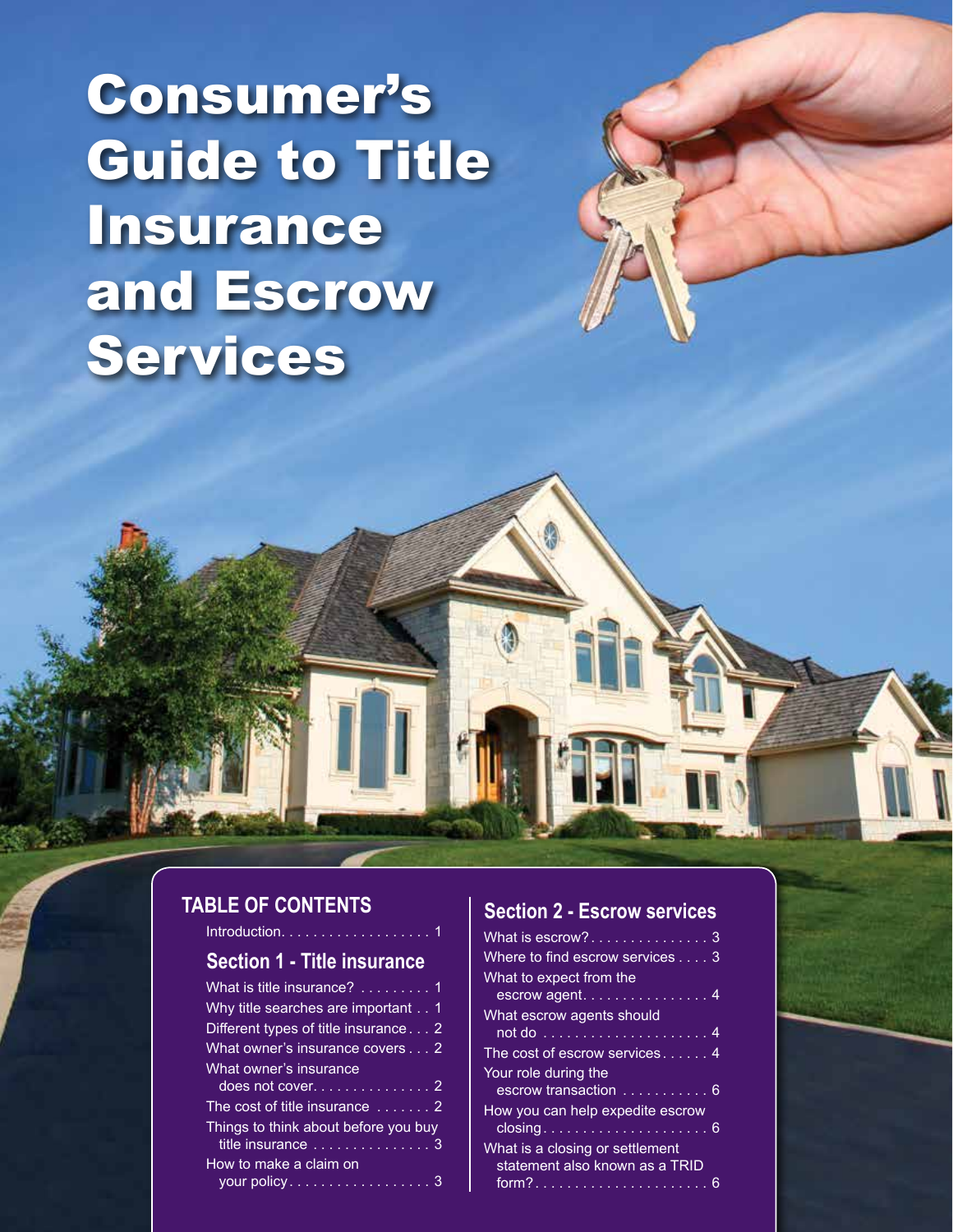

# Introduction

The decision to buy a home or property is one<br>
of the biggest and most important financial<br>
of the biggest and most important financial decisions you may ever make. Title insurance and the escrow process are designed to make sure when you close on your purchase, you are the legal owner, and no one has liens, or claims to jeopardize your ownership — other than the mortgage you agree to pay. It also ensures all funds are properly transferred and the seller pays any outstanding expenses.

# **Choosing a title insurer and escrow agent**

**The choice of which title company and escrow agent to use is up to you. Under fe der al law, the Real**



**Estate Settlement Procedures Act (RESPA), the seller, your real estate agent, or your mortgage lender cannot require you to buy title insurance from any particular company. You may also choose one company for escrow services and another company for title insurance. If someone insists you use a certain company, file a complaint with the Office of the Insurance Commissioner at www. insurance.wa.gov, or with the Department of Financial Institutions at www.dfi.wa.gov/consumers/complaint. htm.**

**If your seller insists you use a certain title or escrow company, or threatens to cancel the transaction if you use another company, he or she is violating RESPA. To find out more about RESPA, visit the Consumer Financial Protection Bureau (CFPB) online at www. consumerfinance.gov, or you may file a complaint with the CFPB.**

## **Section 1 Section 1** Title insurance

It's an insurance policy you buy from a title company when you buy a home or property. It protects you and your lender from loss if a property ownership dispute occurs. The title company searches public records that affects title to the property, such as liens, claims, deeds, tax records and maps, to make sure there are no problems in the title's ownership and history for the property you're buying.

The fee for title insurance is usually included in your itemization of closing costs from your escrow company, and it's a one-time fee. If a problem should occur at a later date, the terms of the policy define covered and excluded losses. The policy takes effect on the issue date and covers defects that arise prior to your ownership. By law, your title company must deliver your policy to you within a reasonable time after it's issued.

#### **Why title searches are important**

The most important reason to conduct a title search is to eliminate risk to you and your lender of future title claims and loss against the home or property you're buying. However, the title search allows the title company to measure and decide the level of risk they're willing to cover. A title search won't disclose to you all the problems related to the property. If the title search uncovers problems, you can deal with it before you close on the home or property. The title company and the seller may obtain payoff releases, court orders, paid assessment letters or waivers to resolve most problems. But even the most careful preventive work can't always locate hidden issues. **1**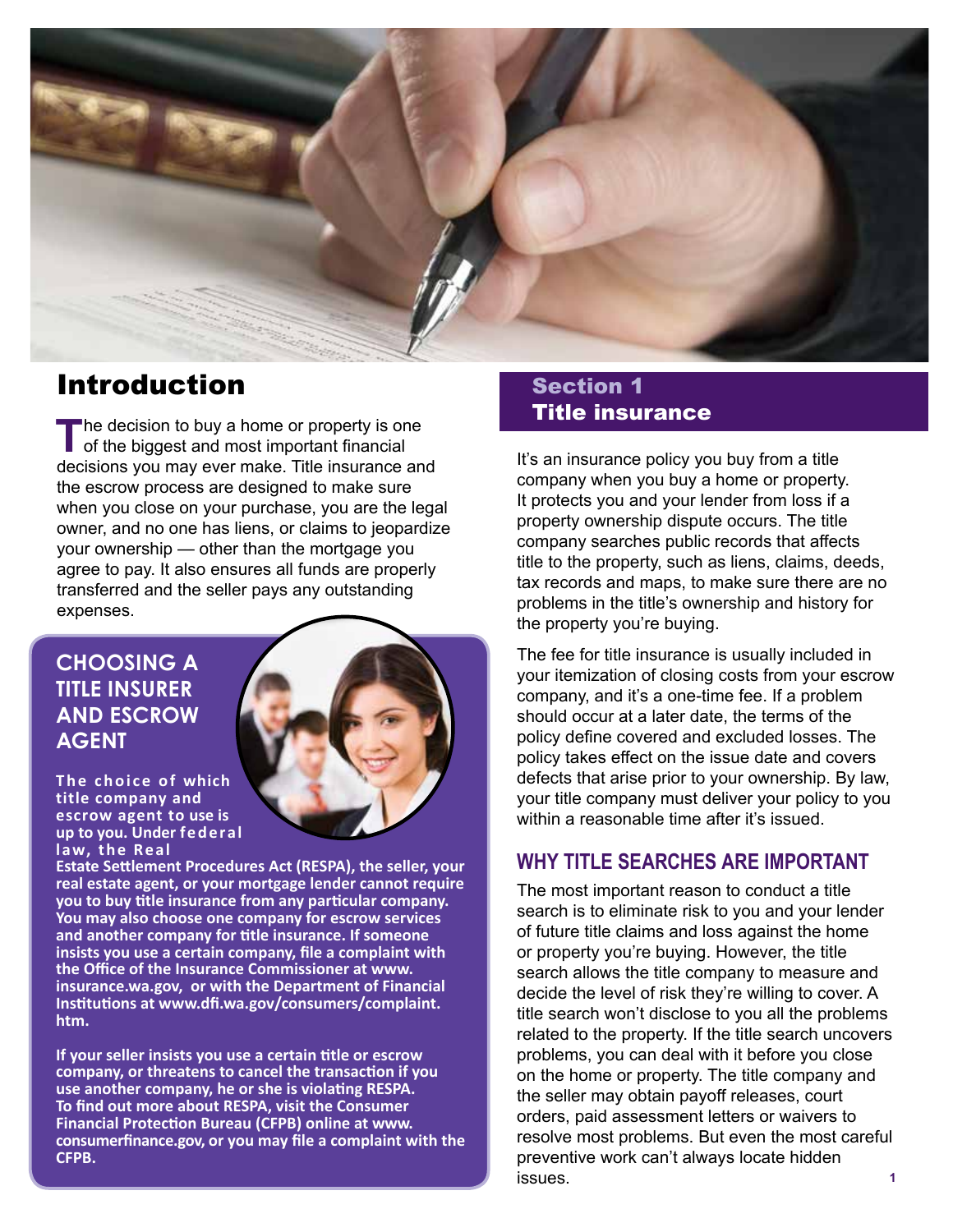# **Different types of title insurance**

#### *There are two types of title insurance:*

#### **LENDER INSURANCE**

Protects your lender against any loss that might occur due to unknown title defects. It also guarantees the lender to have a valid first lien against the property.

#### **• Owner insurance**

Protects you, the buyer, from issues that might emerge after you close the sale. Example of issues may include human error, forged documents, undisclosed or missing heirs, and incorrect legal descriptions.

Only an owner's policy will protect you from personal loss, such as legal expenses for a dispute after the sale. There are no annual premiums with owner insurance.

You pay when the policy is issued. It insures you for as long as you own the property. This protection is limited to the face amount of the policy, which is usually the purchase price of the property when you buy it. It does not cover increases in the value of your property. If you want to cover the increased value of your property, you may buy additional coverage through your title company.

#### **What owner's insurance covers**

#### *It insures:*

- You're the owner of the property
- You against losses from prior liens or judgments on the property
- You have legal access to your property
- Your title is not rejected by a subsequent buyer because it's unmarketable due to a title defect or lien

#### **What owner's insurance does not cover**

Title insurance does not protect you from losses caused by problems you created or losses not directly related to resolving or paying the claim. It also does not cover losses listed under your policy's exclusions or exceptions. It is a good idea to discuss these exceptions with an attorney before you close any real estate purchase. Some non-covered sources of loss may include:

- An unrecorded title defect you knew about
- Violations of building and zoning ordinances
- Restrictive covenants limiting how you may use the property
- Discrepancies, conflicts or shortages in area, boundary lines, encroachments, protrusions or overlapping of improvements

#### **The cost of title insurance**

Under Washington state law, every title insurer must file its rates schedule, forms and rate modifications with the Office of the Insurance Commissioner (OIC). If a title company offers escrow services, they must also file their escrow fees with the OIC.

It's a good idea to compare prices when shopping for title insurance. Each company's loss experience, expenses and rates will differ.

Some title companies offer discounts for title insurance and escrow fees.

> Title companies may also offer a discount when you buy both a lender's policy and an owner's policy concurrently from the same company. The availability, amount, and applicability of the discounts vary by company. Discounts generally range from five to 30 percent of the standard rate. Be sure to ask your title or escrow agent what discounts are available.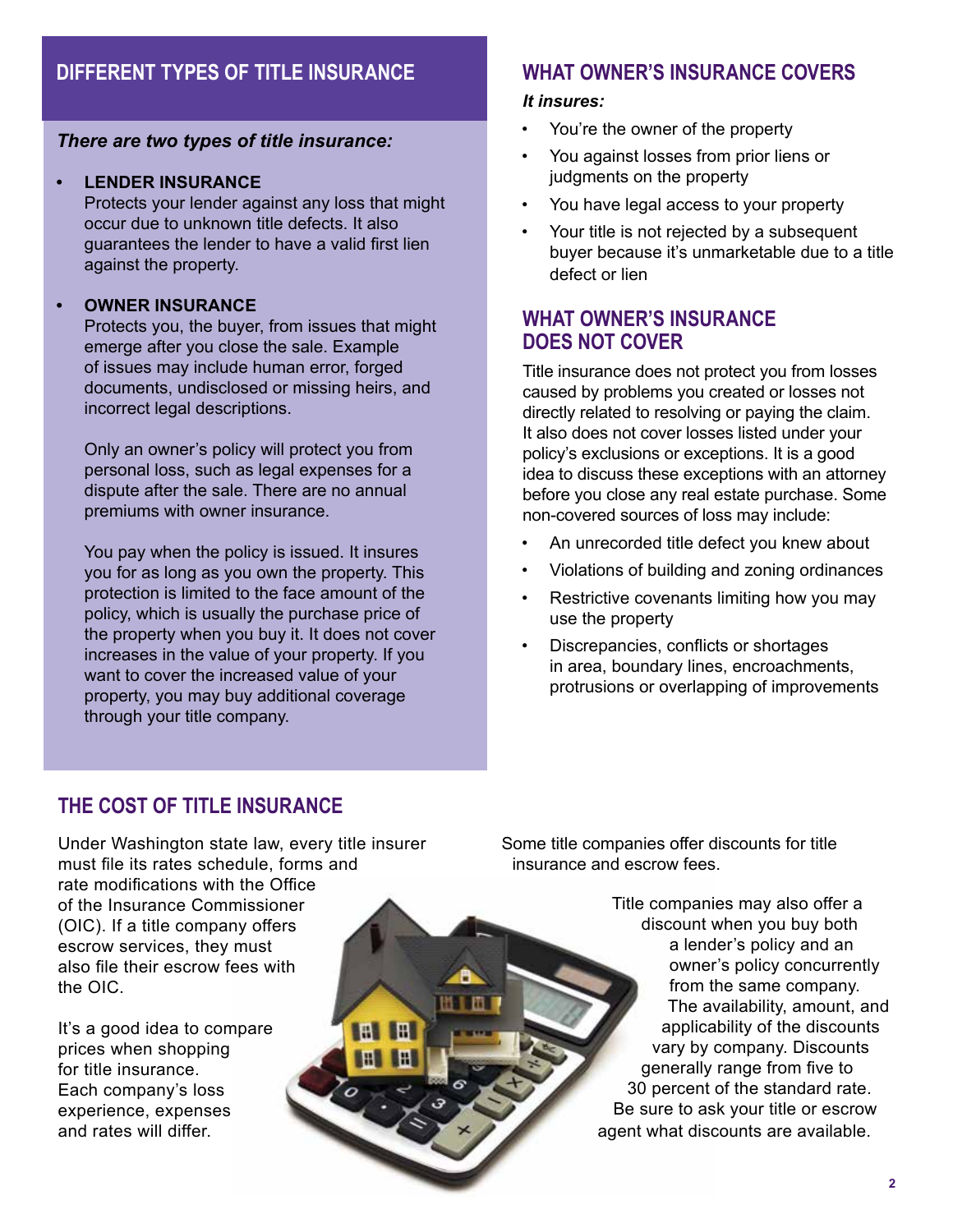#### **Things to think about before you buy title insurance**

Prior to closing, the title company will issue a "title insurance commitment. Before you close, be sure to review this commitment and:

- Make sure the face amount of the title policy is correct.
- Make sure the effective date on the policy matches the actual closing date of the escrow.
- Verify that the policy describes all of the property and all of the interests being acquired.
- Read your policy-know exactly what is covered and what is not. If you're unsure, ask questions.
- Make sure you keep your policy in a safe place.

#### **How to make a claim on your policy**

First, only you, the policy owner, can make a claim on your policy. And second, the process to submit a claim is strictly governed by the terms of your policy. Usually, your policy will require you to promptly notify the insurer when you first become aware of a potential loss. You must then submit proof of loss or damage within a certain time frame.

The title insurer may defend the title and pay the associated legal expenses, take corrective action to resolve the problem, or pay you for your loss up to the face amount of the loss (at the option of the title insurer). The insurer is only obligated to pay you if it cannot correct the defect causing the loss.

#### Section 2 Escrow services

#### **What is escrow?**

When you buy a home, escrow is set up with your mortgage lender, attorney, escrow company, or title company to hold your earnest money pending closure of the loan process. After you close on your loan, your lender may have you set up an escrow account so it can pay your property taxes and homeowner insurance on your behalf.

#### **Where to find escrow services**

In Washington state, there are several parties who perform escrow services. Here's a listing of those parties and the agencies that regulate them:

| <b>Escrow parties</b>              | <b>Regulatory agencies</b>                                                                                                                                  |
|------------------------------------|-------------------------------------------------------------------------------------------------------------------------------------------------------------|
| <b>Attorneys</b>                   | Washington State Bar<br>Association                                                                                                                         |
| Banks and<br>lenders               | <b>Federal Deposit Insurance</b><br>Corporation (FDIC), Office<br>of the Comptroller of the<br>Currency (OCC), Office of<br><b>Thrift Supervision (OTS)</b> |
| Independent<br>escrow<br>companies | <b>Washington State</b><br>Department of Financial<br>Institutions                                                                                          |
| Title companies                    | Washington State Office of<br><b>Insurance Commissioner</b>                                                                                                 |

#### **Beware of illegal rebates and incentives from title insurers**



An unlawful rebate occurs when a title company offers you a rebate, discount, or other valuable benefit as an incentive for you to buy title insurance, or as a reward for steering title insurance business to their company. This type of activity inflates title insurance premium rates for all consumers. It's also unlawful for a title company to offer you a lower premium rate than what they filed with the Office of the Insurance Commissioner. The filed rate schedule is used as a basis for comparison between companies.

If a title company offers a rebate from the filed premium rate, it results in a discriminatory practice, which is unfair to all consumers. Like rebating, it's illegal for a title company to give anything to anyone as an incentive to generate a referral or actual business with that company.

If a title company offers you or your real estate agent rebates or incentives, report this activity to the Washington State Office of the Insurance Commissioner at 1-800- 562-6900.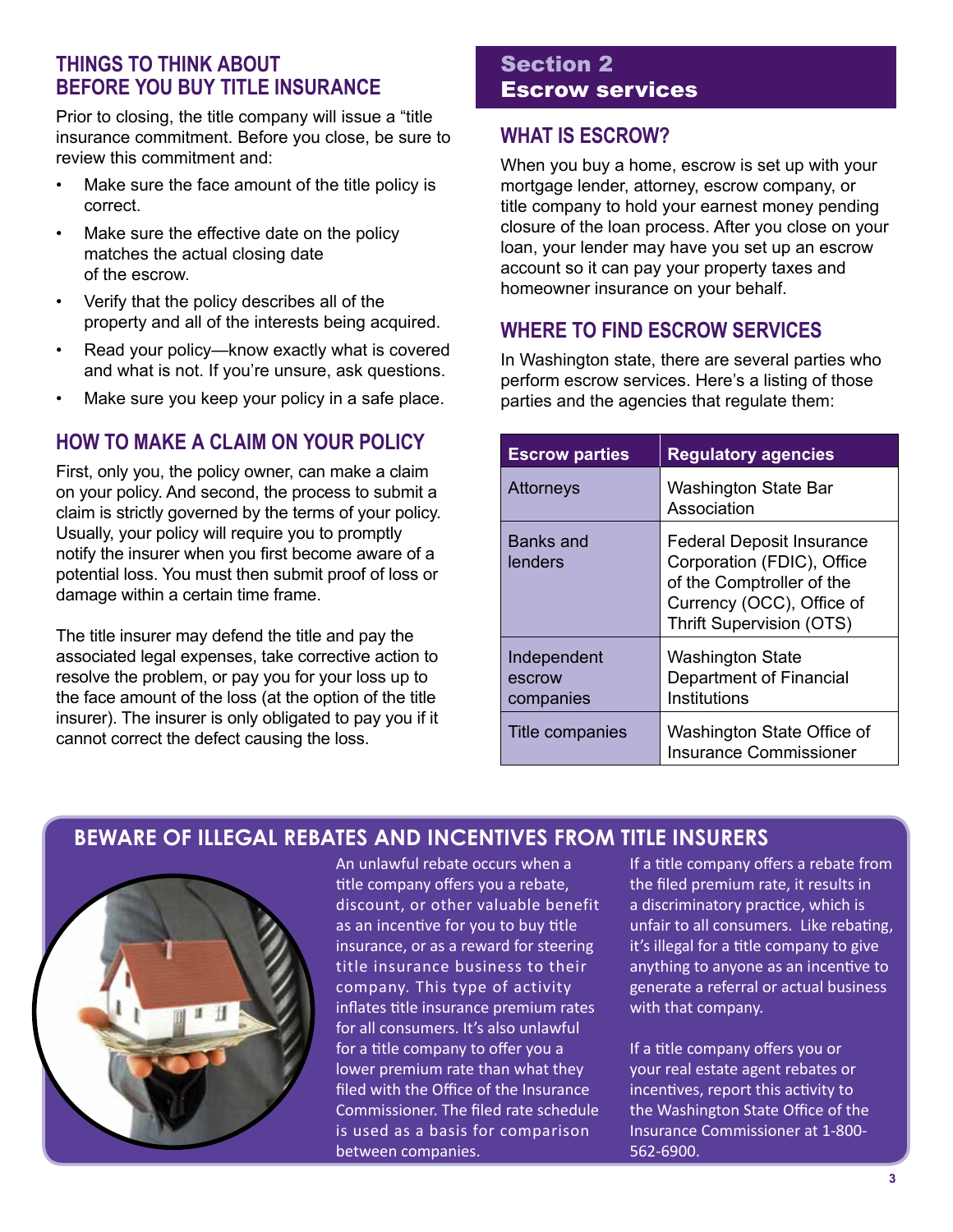

#### **What to expect from the escrow agent**

#### *The duties of the escrow agent include:*

- Serving as a neutral third party (they're not your representative to protect your interests).
- Receiving authorization from the buyer and seller to set up an escrow. They may do this via a purchase and sale agreement transaction (also called an earnest money agreement), or via a loan application from a mortgage broker/ lender for a refinance transaction.
- Writing the escrow instructions on behalf of the seller and buyer after reviewing the earnest money agreement or lender's instructions.  Most escrow agents prepare their own written escrow instructions to conform with the earnest money agreement and the lender's instructions.
- Following instructions precisely and in a timely manner from the buyer, seller, real estate agents, loan officer, mortgage broker and funding lender.
- Serving as a trustworthy person who is obligated to safeguard the funds or documents in his or her possession.
- Paying all bills as authorized.
- Providing an accounting for the escrow transaction using a closing or settlement statement known as a Truth in Lending Real Estate Integrated Disclosure form (TRID).
- Assuring funds or property will not change hands until ALL of the conditions necessary to the transaction are complete.
- Dispersing funds or transferring the title according to the instructions after all the conditions necessary to the transaction are complete.

#### **What escrow agents should not do**

Most escrow officers are not attorneys and cannot practice law. For legal advice, you should consult a lawyer. An escrow officer cannot negotiate transactions or offer investment advice. Do not expect the escrow officer to give you advice about whether or not you are getting a "good deal" or you are doing things the right way. The escrow officer is there simply to follow the instructions given by the parties to the transaction.

# **The cost of escrow services**

You should know that escrow fees are not regulated by the state. Some escrow agents will offer a low escrow fee, but charge you other incidental fees related to the transaction, which increases the total escrow fee. Other incidental costs may include:

- Wire transfer fees
- Tracking or reconveyance fees (a reconveyance fee is what title companies charge you to cover the cost of removing a lender's lien from the property title when the loan is paid)
- Trustee fees
- Electronic document fees
- Courier fees
- Fax fees
- Copying fees
- Trust accounting fees

The escrow agent should provide you the total fee amount he or she will charge you so you can compare prices or fees effectively.